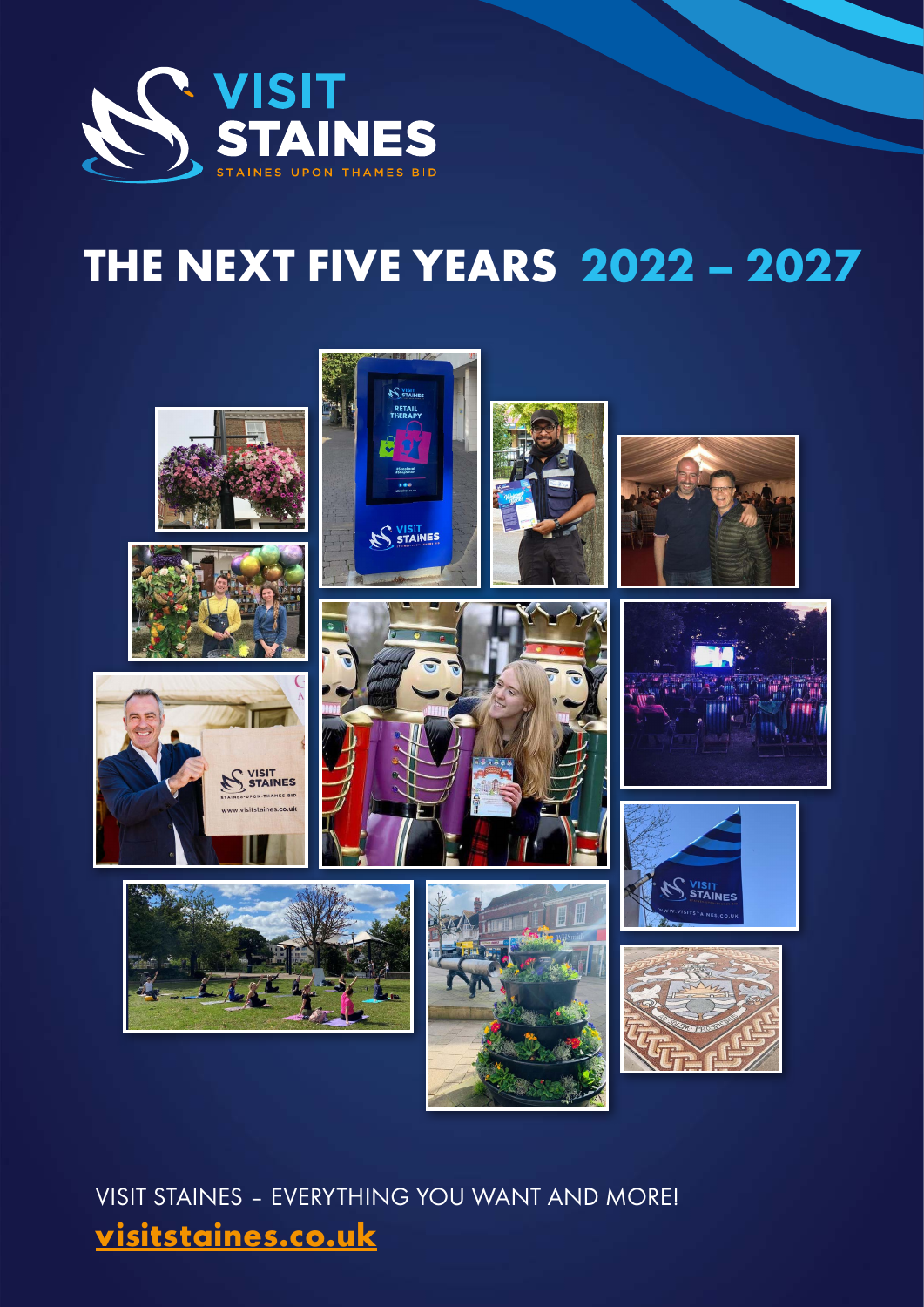# **VISIT STAINES BID, THE NEXT 5-YEARS**

Visit Staines BID, the town's Business Improvement District (BID) comes to the end of its first 5-year term on 31st March 2022. The Visit Staines BID Company would like to continue representing town centre businesses for a second term from 1st April 2022 – 31st March 2027 and continue to deliver a series of projects, initiatives and events to create a busier, brighter and safer Staines-upon-Thames town centre.

In preparation for the re-ballot next year, we are undertaking consultation with local businesses to gain your feedback and ideas to help us create a new 5-year business plan and strategy that will not only help transform the town centre but will help us to support you and your business. Please take the time to complete the consultation questionnaire below.

## **GET INVOLVED CONTACT**

The survey should take no more than 5-10 minutes to complete. You can return in one of the following ways:

1) Scan and email your survey to: **[Michelle@visitstaines.co.uk](mailto:Michelle%40visitstaines.co.uk?subject=)** 

2) Complete the survey online at: **[www.surveymonkey.co.uk/r/visitstaines](https://www.surveymonkey.co.uk/r/visitstaines)** 

**3)** There will also be visits to businesses to collect your completed survey.

For more information or to arrange a meeting to discuss the BID please contact:

Michelle Baker, BID Manager

email: [Michelle@visitstaines.co.uk](mailto:Michelle%40visitstaines.co.uk?subject=)

tel: 07527 016338

#### Thank you for completing the Visit Staines BID survey. Individual responses will remain confidential.

| <b>Company information</b>                                                 |                                                                                |                             |
|----------------------------------------------------------------------------|--------------------------------------------------------------------------------|-----------------------------|
| Company name                                                               |                                                                                |                             |
| Company address                                                            |                                                                                |                             |
| Name of owner / manager                                                    |                                                                                |                             |
| Name and job title of person<br>completing survey if different to<br>above |                                                                                |                             |
| Email address                                                              |                                                                                |                             |
| Industry sector<br>Retail                                                  | Food & drink                                                                   | Industrial                  |
| Business $/$ professional services $/$<br>offices<br>Leisure & tourism     | Health & beauty<br>Charity                                                     | Resident<br>Community group |
|                                                                            | Education                                                                      | Public sector               |
| Other (please specify)                                                     |                                                                                |                             |
| 3<br>1                                                                     | What do you think are the 3 main strengths of Staines-upon-Thames town centre? |                             |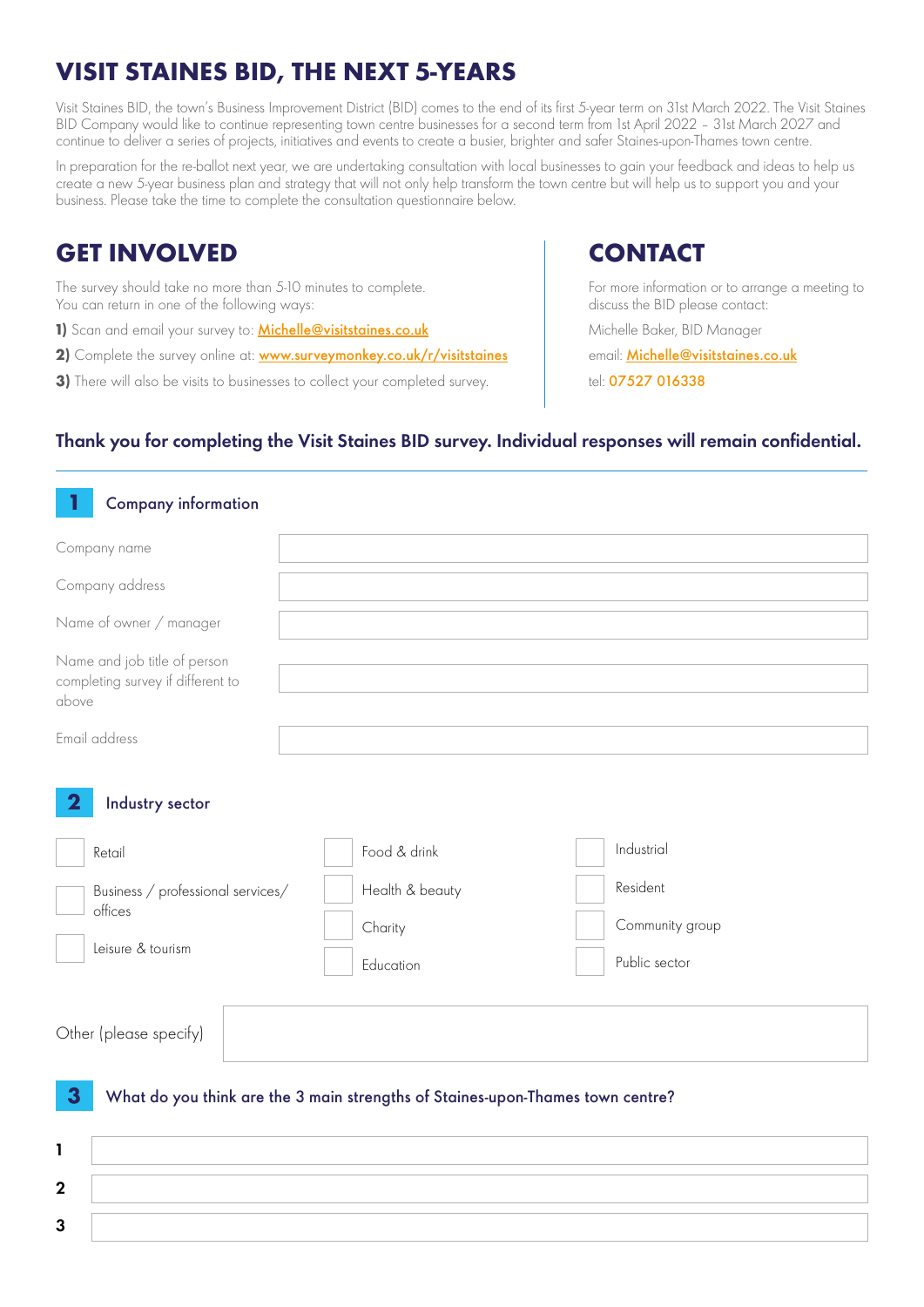|  | 4 What do you think are the 3 main weaknesses of Staines-upon-Thames town centre? |
|--|-----------------------------------------------------------------------------------|
|--|-----------------------------------------------------------------------------------|

| ∼       |  |
|---------|--|
| ◠<br>ъ. |  |
|         |  |

#### **5** Please tick all of the Visit Staines BID projects you are already aware of:

| New digital advertising boards on                      | Restoration of the High Street floor                                                                                                                                                                                          | Sunday Farmers Markets                                             |
|--------------------------------------------------------|-------------------------------------------------------------------------------------------------------------------------------------------------------------------------------------------------------------------------------|--------------------------------------------------------------------|
| the High Street to promote local                       | mosaic                                                                                                                                                                                                                        |                                                                    |
| businesses for free                                    | Street cleaning and graffiti removal                                                                                                                                                                                          | Open Air Cinemas in Memorial<br>Gardens                            |
| Visit Staines BID brand                                |                                                                                                                                                                                                                               |                                                                    |
| Visit Staines BID website                              | BID Rangers patrolling to keep the<br>town safe at weekends and school                                                                                                                                                        | Valuation Days events with BBC Paul<br>Martin                      |
| Visit Staines BID social media                         | holidays                                                                                                                                                                                                                      | Outdoor yoga and bootcamp by the                                   |
| pages i.e. Facebook                                    | Stai-Safe business radio scheme                                                                                                                                                                                               | river, free for employees and shoppers                             |
| Visit Staines BID newsletters for<br>businesses        | DISC app for businesses to report<br>crime / ASB                                                                                                                                                                              | Porsche Car Shows on the roof of The<br>Elmsleigh Centre car park  |
| Free Wi-Fi on the High Street for<br>shoppers          | Defibrillator on the High Street                                                                                                                                                                                              | Comedy Nights                                                      |
| Summer and winter hanging<br>baskets and flower towers | Successful lobbying for the High St<br>bollards to be replaced                                                                                                                                                                | BID employee discounted parking<br>scheme                          |
| Planting outside of The George                         | Christmas lights in the town centre                                                                                                                                                                                           | Sponsor of Spelthorne Business<br>Awards, Staines 10K and Staines- |
| pub and in Market Square planters                      | Christmas events such as the<br>Christmas Nutcracker trail, life size                                                                                                                                                         | upon-Thames Day                                                    |
| Welcome to Staines-upon-Thames                         | snow globe and sponsor of the                                                                                                                                                                                                 | Funded 'The Gloriana' Queen's<br>rowbarde visit to Staines in 2017 |
| banners and Visit Staines flags                        | Christmas parade                                                                                                                                                                                                              |                                                                    |
| 6                                                      | You are entitled to a free advert on our 2 digital advertising signs on the High Street worth £500 per month.<br>You can either send us your design or we can create this for you. Would you like us to arrange this for you? |                                                                    |
| Yes                                                    | No                                                                                                                                                                                                                            |                                                                    |
| Comment                                                |                                                                                                                                                                                                                               |                                                                    |
|                                                        |                                                                                                                                                                                                                               |                                                                    |
|                                                        |                                                                                                                                                                                                                               |                                                                    |

**7** You benefit from free advertising on our Visit Staines social media pages. Simply email [visitstaines@](mailto:visitstaines%40weareliquid.com?subject=) [weareliquid.com](mailto:visitstaines%40weareliquid.com?subject=) with your post / image / special offer and this will be shared to our pages for you.

### Will you be using this free service?

No

Comment

Yes